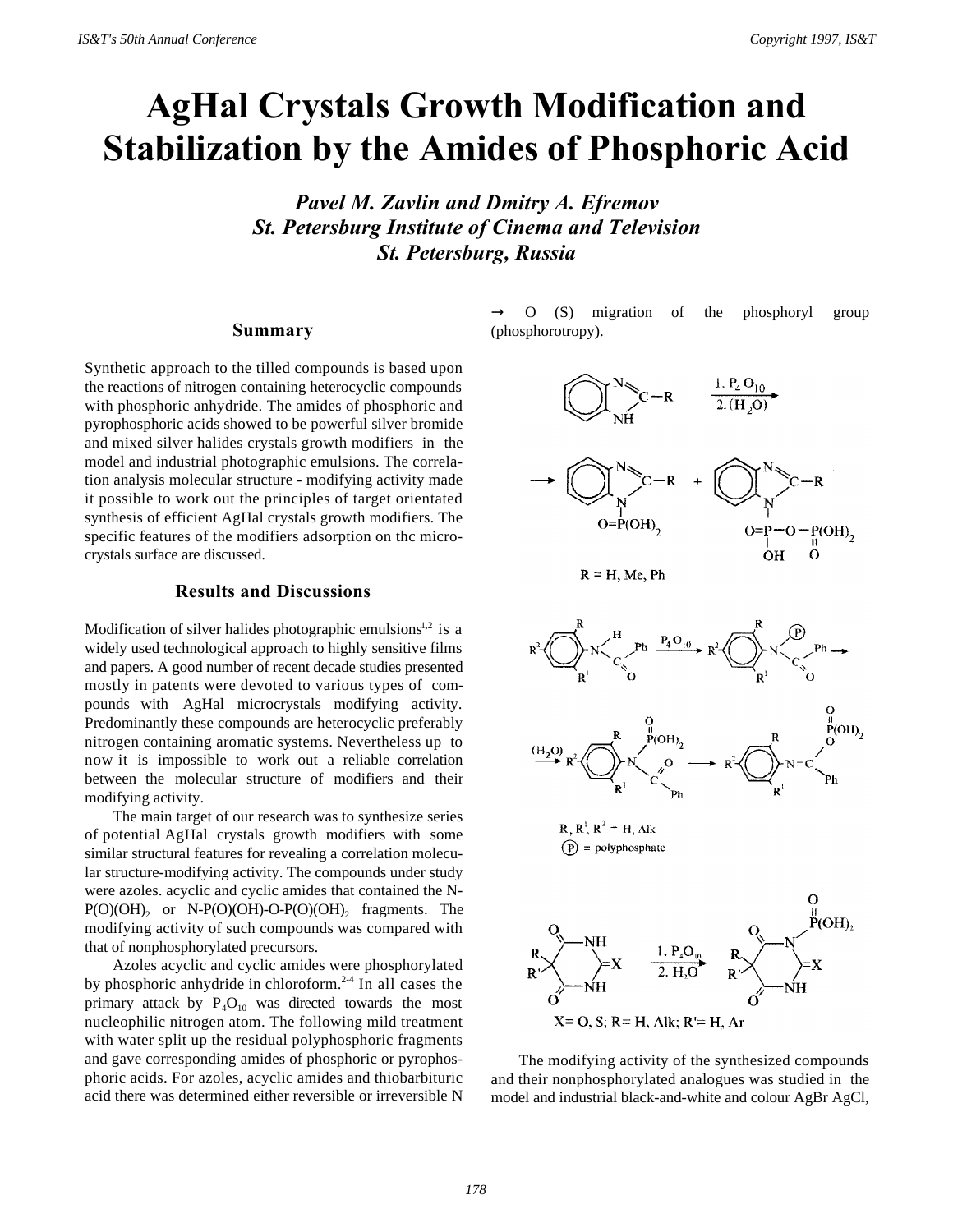AgClBr and AgBrI emulsions. The emulsions were prepared by two-jet technology with the control of all main conditions. The modifiers were introduced in two steps, the first portion (0.25) was added to the initial cubic emulsion in one go and the rest of modifier was added with potassium halide during the second step of emulsification. Efficient modification of emulsions did not need specific conditions, everything had been done according to the existing techno-logical processes except somewhat prolongation of the procedure.

The majority of the compounds exhibited modifying activity towards model silver bromide emulsions. According to electronic microscopy the resulting emulsions contained various for different modifiers rombododecahedral and/or round shaped microcrystals. The shape of microcrystals depended not only upon the nature of modifiers but their concentration as well. The most active modifiers were azoles and among those phosphorylated benzotriazole exhibited the most advanced properties. The concentration of benzotriazolyl phosphoric acid was varied between 100 and 400 mglAg g-atom. The maximum population of rombododecahedral micro-crystals (above 90%) was achieved with the modifier concentration above 200 mglAg g-atom. The concentration of benzotriazolyl phosphoric acid higher than 300 mglAg g-atom did not induce any further modification of AgBr microcrystals. The concentration 200 mglAg g-atom was detrmined to be the optimum for the highest sensitivity data of the modified emulsion.

Modification of industrial emulsions by benzotriazolyl phosphoric acid exhibited similar features, i.e. efficient formation of rombododecahedral microcrystals with the optimum concentration 200 mg/Ag g-atom. The higher concentration depressed emulsions sensitivity probably due to the shielding effect of molecules of modifiers absorbed on the microcrystals surface.

**Table 1. Photographic data of the control and modified Ag Br model emulsions**

| $\tilde{N}$ , $mg_{\text{modifier}}/Ag$ |      | $\sim$ |      |
|-----------------------------------------|------|--------|------|
| g-atom                                  |      |        |      |
|                                         | 12.0 | 4.5    | 0.12 |
| 100                                     | 25.0 | 5.0    | 0.03 |
| 200                                     | 37.0 | 4.0    | 0.02 |
| 300                                     | 29.0 |        | 0.05 |

The other parameters for the process of modification including temperature, pAg, pHal, etc were studied as well. The specific features of modified by the phosphorylated azoles emulsions were not only significantly higher than the control sensitivity but antifog and pronounced stabilizing effects as well (Table  $1$ )<sup>6</sup>. There were studied various kinds of modified emulsions sensitization. Sulfur-gold sensitization gave the best results (Tables 2, 3).

Phosphorylated pyrimidinetriones exhibited a distinctive modifying activity in photographic emulsions with tabular microcrystals.

#### **Table 2. Time-dependant lipening of the control AgBrCI emulsion under sulfur-gold sensitization**

| Photo-<br>graphic data | Time, min |      |      |      |      |  |
|------------------------|-----------|------|------|------|------|--|
|                        | 30        | 60   | 90   | 120  | 150  |  |
| $S_{0.85}$             | 10.0      | 22.0 | 35.0 | 42.0 | 38.0 |  |
|                        | 4.4       | 4.4  | 4.4  | 4.6  | 4.6  |  |
|                        | 0.05      | 0.22 | 0.25 | 0.43 | 0.55 |  |

| Table 3. Time-dependant ripening of the modified AgBr('l |
|----------------------------------------------------------|
| emulsion under sulfur-gold sensitization                 |

| Photo-<br>graphic data | Time, min |      |       |       |     |  |
|------------------------|-----------|------|-------|-------|-----|--|
|                        | 30        | 60   | 90    | 120   | 150 |  |
| $S_{0.85}$             | 65.0      | 82.0 | 105.0 | 120.0 |     |  |
|                        | 4.2       | 4.8  | 5.2   | 5.5   | 5.2 |  |
|                        | 0.08      | 0.11 | 0.14  | 0.18  | .20 |  |

It was determined by means of solid state <sup>13</sup>C NMR speetrometry that the aromatic rings are of insignificant influence upon adsorption of organic compounds on the surface of AgHal microcrystals whereas the <sup>31</sup>P NMR spectra of the adsorbed and nonadsorbed species varied vividly. Hence the phosphorus containing fragments were the most forcible part of the modificators molecules in the process of adsorption. This effect explains well the lower modifying activity of nonphosphorylated componds than their phosphorylated derivatives. In the range of concentrations used the modificators adsorbed on silver halides microcrystals reversibly.

The most active phosphorylated crystals growth modifiers acted as efficient stabilizers. The stabilizing effect of benzotriazolyl phosphoric acid was much higher than that of benzotriazole.

On the basis of the experimental data we have worked out the main principles for target orientated synthesis of active crystal growth modifiers. These are:

- 1. AgHal crystal growth modifiers need to be cyclic or compact acyclic compounds containing three or more n-electrons centres for an efficient interaction with the subsurface silver cations.
- 2. The crystals growth modifiers are not necessarily the aromatic compounds. The best adsorbates towards AgHal microcrystals are those with distinctive steric lability, in other words the componds that can easily adopt on the crystals surface.
- 3. Tautomeric (prototropic, phosphorotropic) equilibria in the adsorbates molecules can promote the modifying activity of organic compounds.
- 4. Introduction of the dihydroxyphosphoryl or trihydroxypyrophosphoric groups in the modifiers molecules should enrich the possibility of their interaction with the subsurface silver cations on one